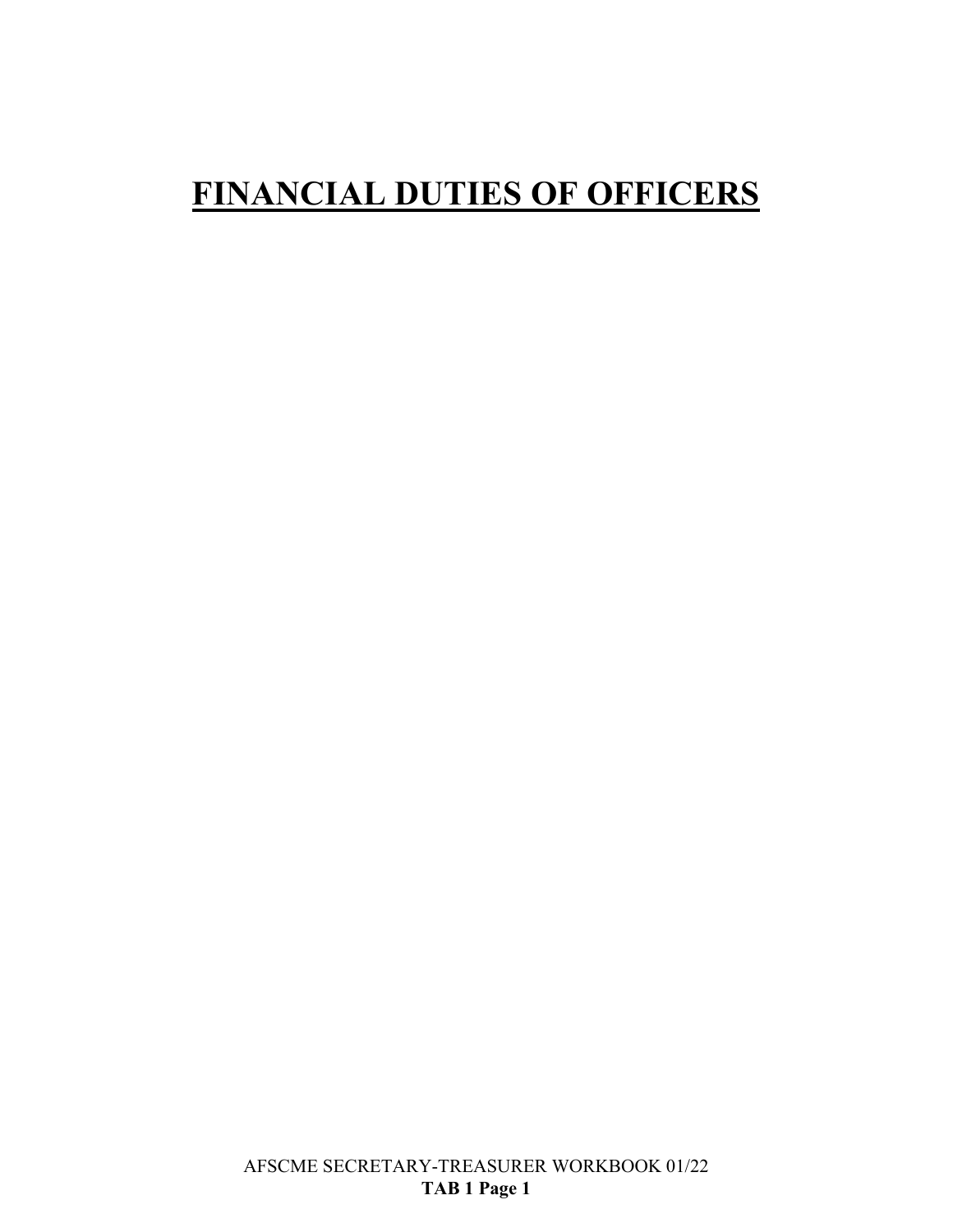#### AFSCME SECRETARY-TREASURER WORKBOOK 01/22 **TAB 1 Page 2**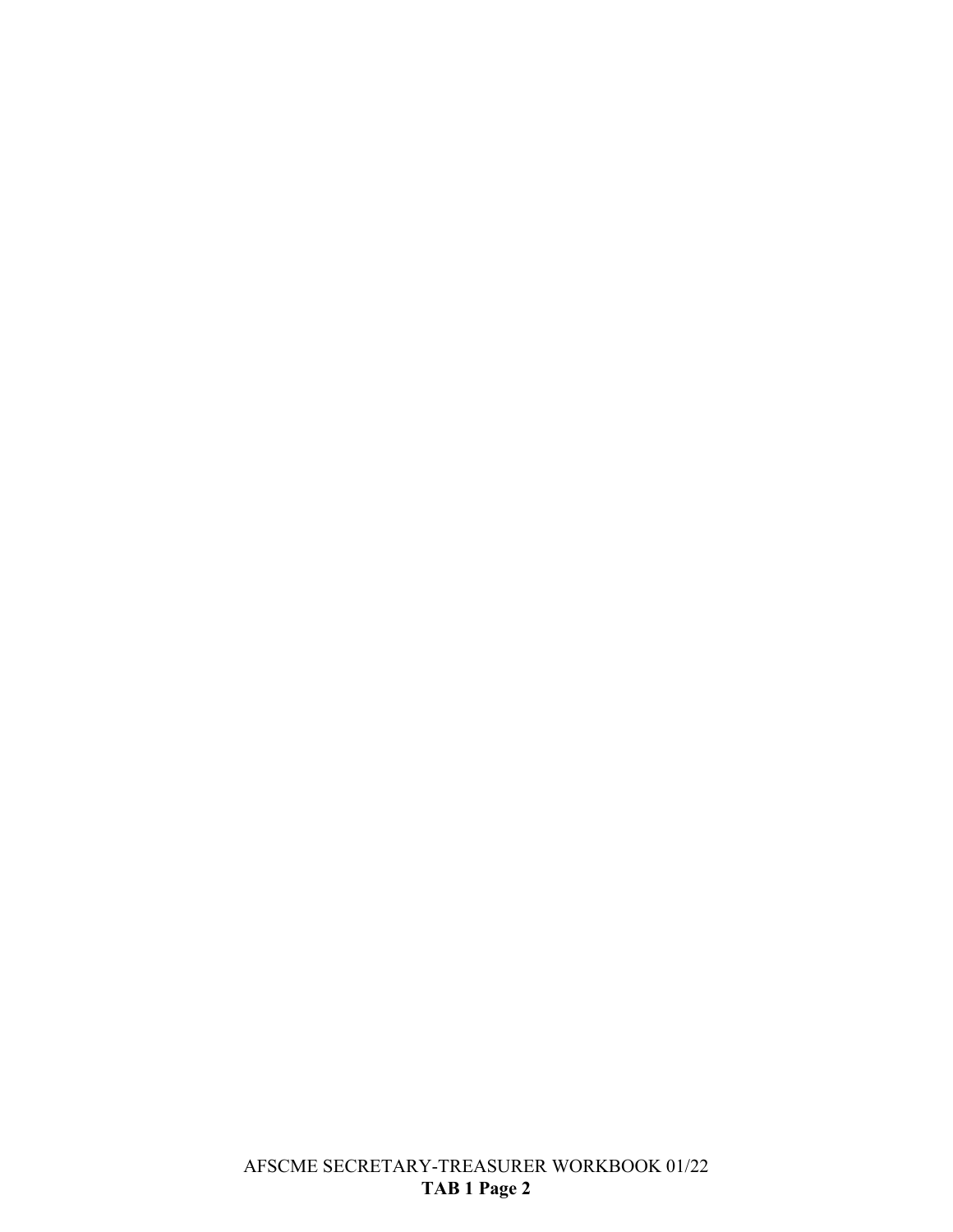# **INTRODUCTION**

The Secretary-Treasurer of a local union performs many financial duties. Whether the individual is depositing a check, reconciling a bank statement or completing IRS forms, each duty is extremely important. The President and Executive Board also have financial responsibilities. The President, often a second signatory, verifies that payments are for approved expenses only and that supporting documentation is maintained for all payments. The Board approves expenses, adopts policies, and monitors the union's financial condition.

This manual, together with the course lecture, is designed to aid in these tasks. Through detailed explanation and examples, the union's financial officers should be able to easily understand and carry out the most necessary functions of their office. Ideally, though one profits the most from using the manual after attending an educational workshop; the manual is also geared towards selfinstruction.

The International Union's Constitution and Financial Standards Code establish specific requirements that all AFSCME affiliates must follow. The duties listed in this section allow officers to accomplish these mandates. The International Union intends that this manual be used as a reference guide. The manual may also be updated as new financially oriented mailings are received from the International Union.

We hope that the Secretary-Treasurer Educational Workshop Manual makes the job easier not only for the Secretary-Treasurer, but for all the union's financial officers. Should further questions arise, please contact the International Auditing Department at (202) 429-5032.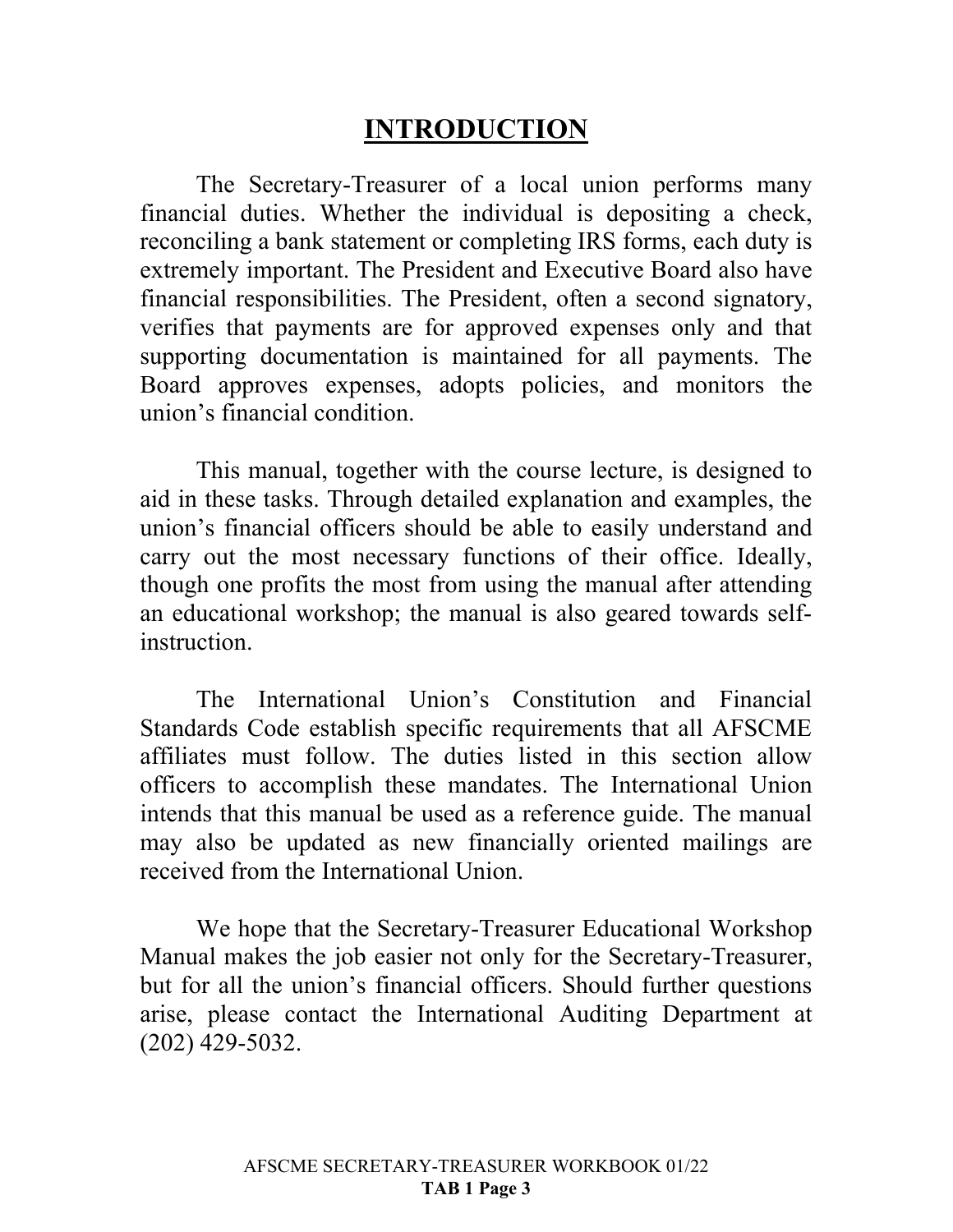#### **FINANCIAL DUTIES OF ALL OFFICERS AND MEMBERS WITH ACCESS TO FINANCIAL DATA**

- A. Article X of the Financial Standards Code requires the following procedures for the release of information:
	- 1. Limit requests for and use of information to that required for legitimate union business purposes.
	- 2. Restrict access to records to those with proper authorization and legitimate union business needs.
	- 3. Do not disclose confidential information unless specifically authorized to do so.
	- 4. Do not use any confidential information for any personal gain or in any manner which would be contrary to law or detrimental to the welfare of the union.
	- 5. Keep all documents containing personal information of members and employees properly secured.
- B. The International Union's Constitution provides that:
	- 1. All members have a full and clear accounting of all union funds.
	- 2. Periodic financial reports are issued to the membership.
- C. Federal Regulations require that:
	- 1. IRS Form 990 be available for public review.
	- 2. DOL Form LM (if applicable) be available for public review.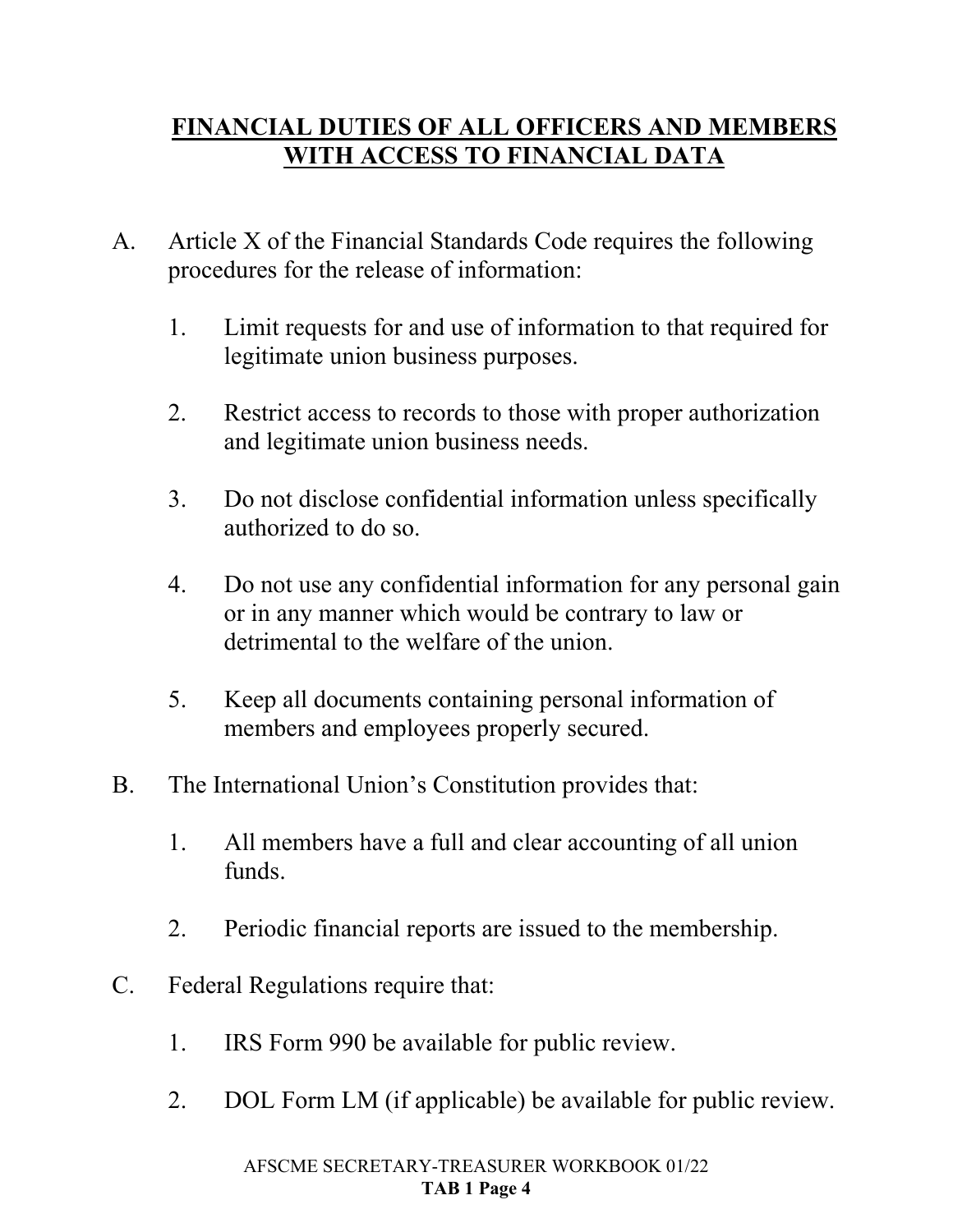# **FINANCIAL DUTIES OF THE SECRETARY-TREASURER**

The duties of the Secretary-Treasurer include:

- 1. Receive money for the union.
- 2. Deposit money in bank(s) selected by the Executive Board.
- 3. Write checks as required by constitution or authorized by the membership or Executive Board. Always have authorization, documentation, and explanation before issuing a check.
- 4. Prepare bank reconciliations for each account each month.
- 5. Sign checks with President or other authorized cosigner **only after** determining that proper documentation for expenditure is on hand and that expenditure is for appropriate and necessary union business.
- 6. Send monthly membership report to the International Union Secretary-Treasurer, except for Local Unions whose Council performs this function for its Locals.
- 7. Send per capita tax payment to International Union Secretary-Treasurer, except for Local Unions whose Council performs this function for its Locals.
- 8. Keep financial records.
- 9. Report monthly financial affairs to Executive Board and membership on a regular basis.
- 10. Act as custodian of union property.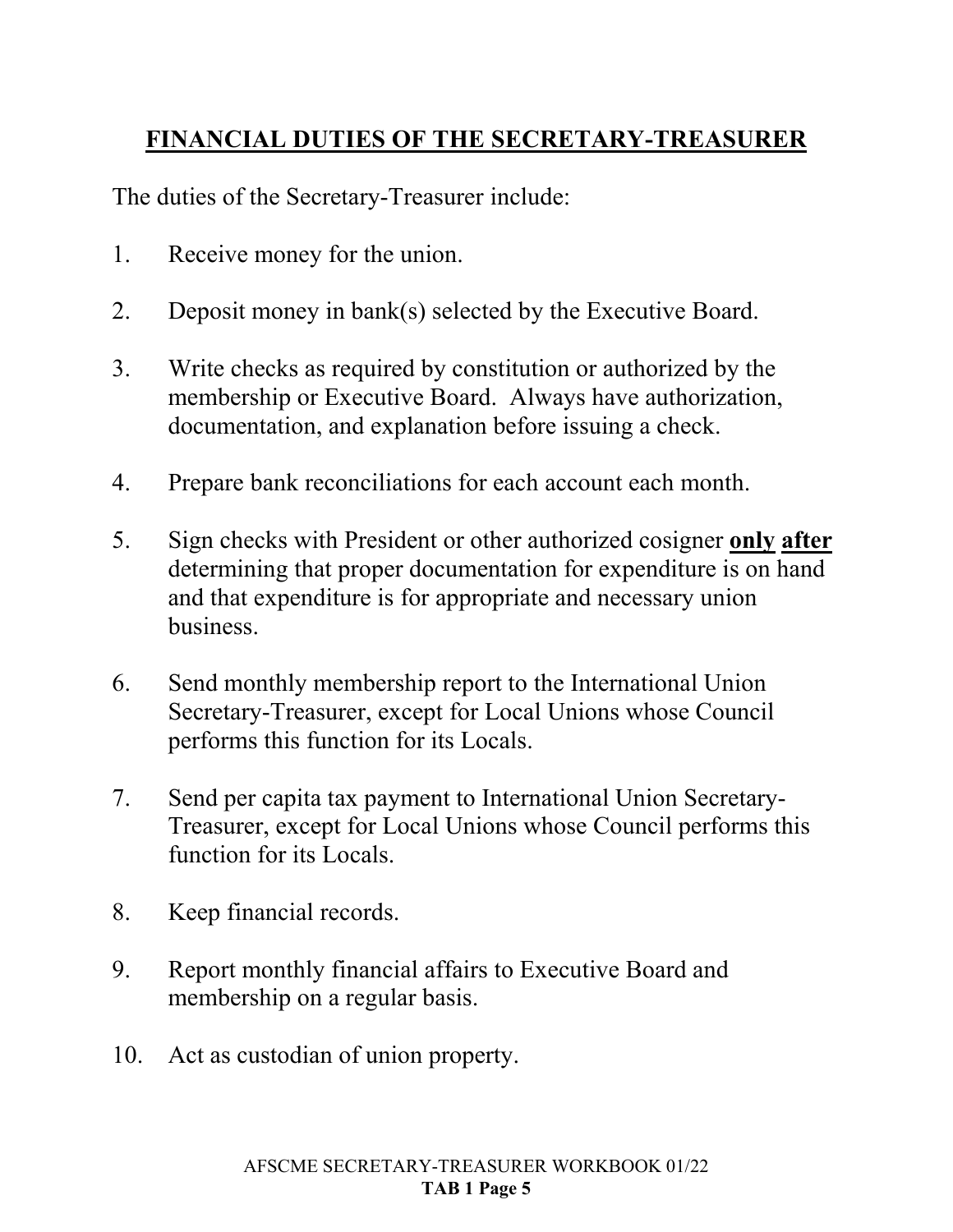- 11. Obtain surety bond coverage at the expense of the union through the International Union. Submit by March 1 of each year "a statement of assets handled during the previous calendar year for the purpose of computing the amount of the bond" (International Constitution, Article IX, Section 30).
- 12. File the Local Union Annual Financial Report with the International Union as required by the International Constitution (Article VI, Section 12).
- 13. See that the required governmental reports are filed on a timely basis.
- 14. Make records available to and assist Trustees/CPAs in completing the required audits.
- 15. Conduct the fiscal affairs of the affiliate in a responsible manner.

Note: For larger affiliates, some of the Secretary-Treasurer duties may be delegated to affiliate employees.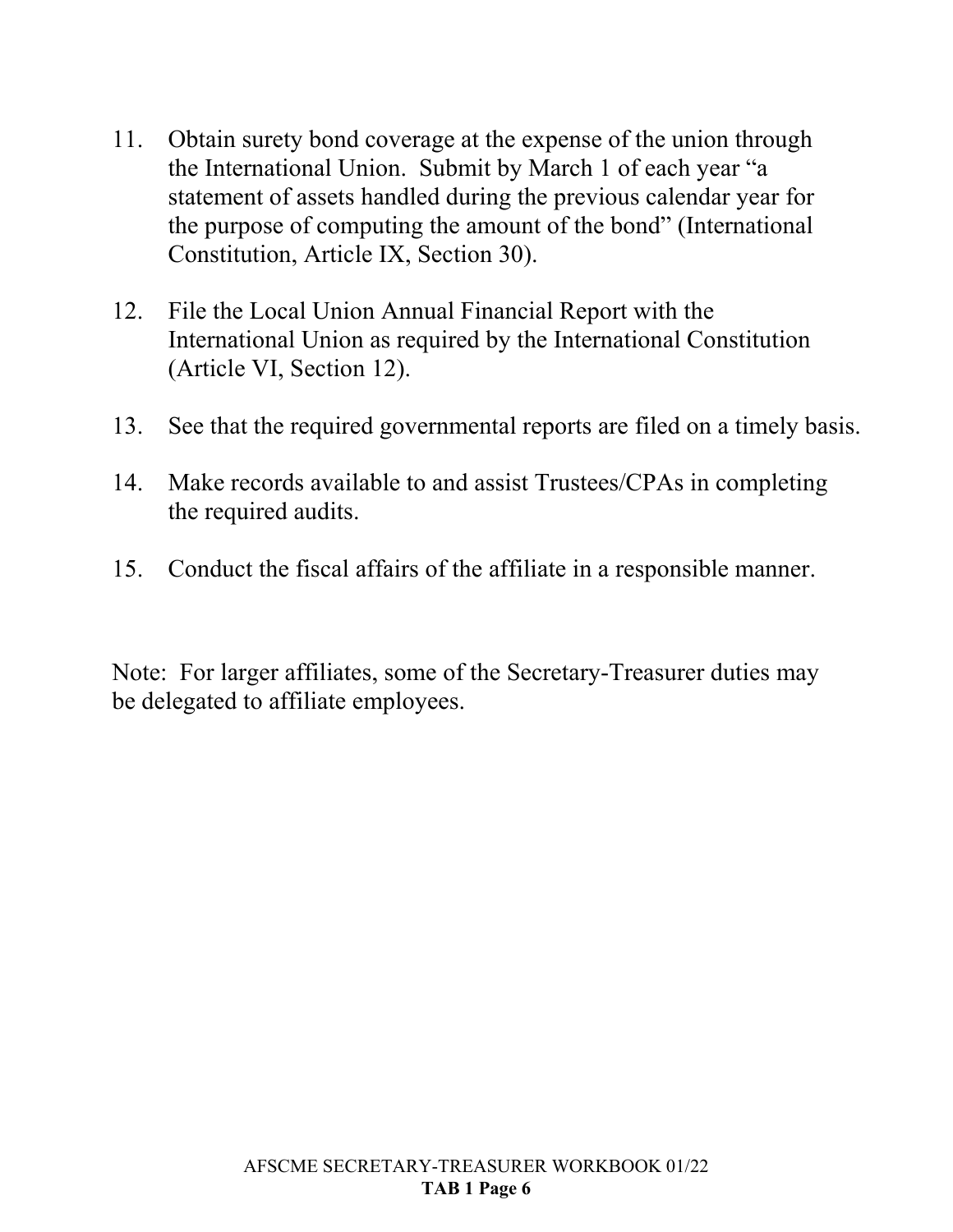## **FINANCIAL DUTIES OF THE PRESIDENT**

The financial duties of the President include:

- 1. Sign checks **only after** determining that proper documentation for expenditure is on hand and that the expenditure is for appropriate and necessary union business.
- 2. Initiate appropriate actions to maintain financial stability of the affiliate.
- 3. Review financial reports to be submitted to the Executive Board and the membership.
- 4. Review financial reports required to be submitted to the International Union.
- 5. Determine that all required governmental reports are filed on a timely basis.
- 6. Review bank statements and canceled checks each month to determine that all checks clearing the bank are for legitimate union purpose.
- 7. Perform other duties as required by the affiliate constitution.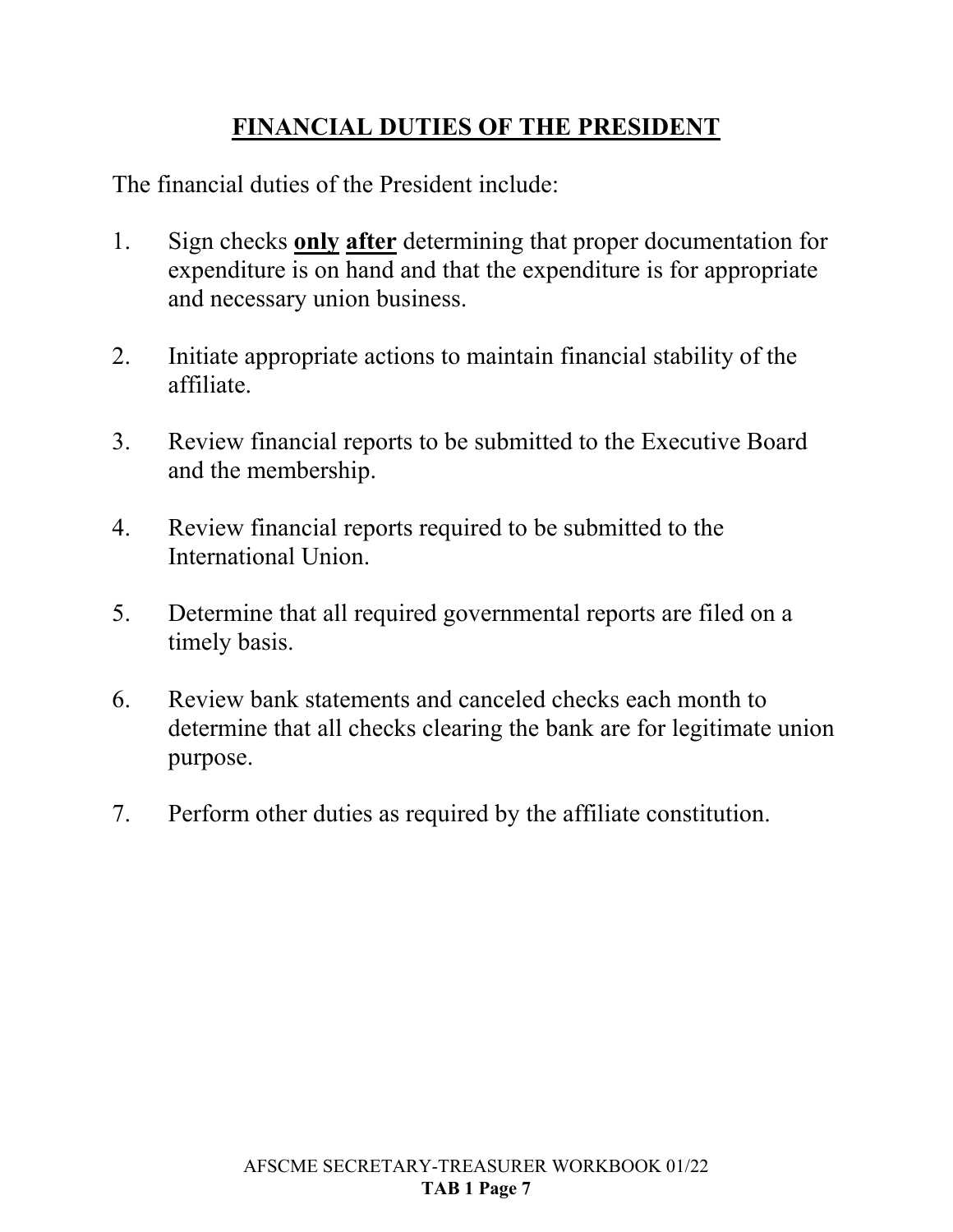### **FINANCIAL DUTIES OF THE EXECUTIVE BOARD**

The financial duties of the Executive Board include:

- 1. Oversee and provide advice regarding financial transactions of the affiliate.
- 2. Approve only those expenditures that are for appropriate and necessary union business for the exclusive benefit of union's members.
- 3. See that prudent guidelines exist and are followed for any major purchase or commitment of union funds, including multiple vendor bids.
- 4. Ensure that financial stability of the affiliate is maintained. Expenditures should not exceed income. A short-term deficit may be acceptable if there is a plan to eliminate the deficit in a timely manner.
- 5. Review and approve financial reports submitted by the officers of the affiliate.
- 6. Determine that all required governmental and International Union reports are filed on a timely basis.
- 7. Perform other duties as required by the affiliate constitution.